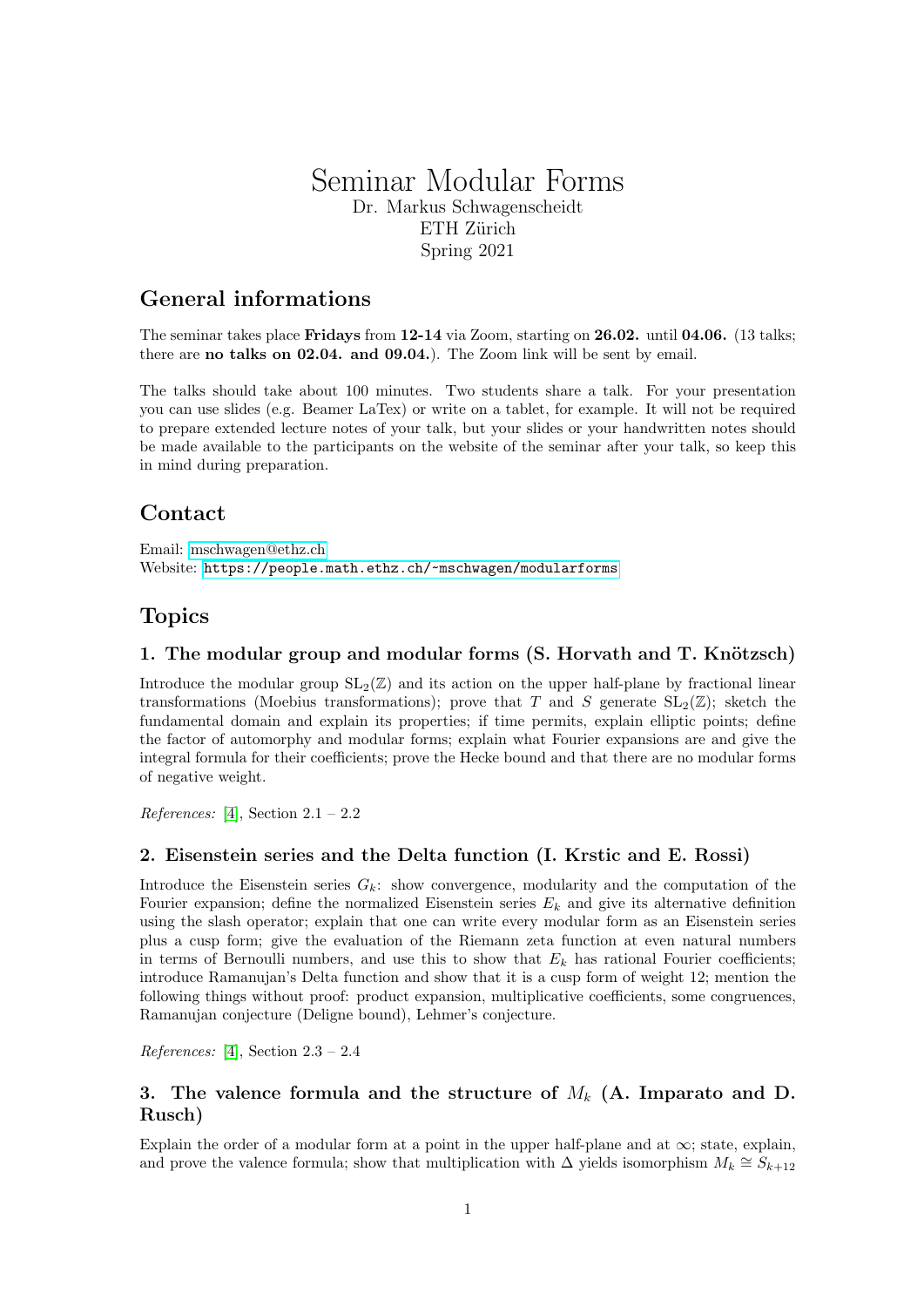and use this to prove the structure theorem for  $M_k$  for small k; prove the dimension formula for  $M_k$  and that it has a basis of products of Eisenstein series.

References: [\[4\]](#page-3-0), Section 2.5

## 4. The j-invariant, the Eisenstein series of weight 2, and the Dedekind eta function (J. Hauenstein and J. Kock)

Define the j-invariant and determine its orders; define modular functions and show that every modular function is a rational function in j; mention that  $j : \Gamma \backslash \mathbb{H} \to \mathbb{C}$  is a bijection; define the holomorphic (but non-modular) Eisenstein series  $G_2$  and compute its Fourier expansion; prove its modular transformation law; define the non-holomorphic (but modular) Eisenstein series  $G_2^*$  and the normalized versions  $E_2$  and  $E_2^*$ ; define the Dedekind eta function  $\eta$  as an infinite product, and show that  $\frac{\eta'}{\eta} = \frac{i}{4\pi} G_2$ ; deduce the modular transformation properties of  $\eta$ ; show that  $\eta^{24} = \Delta$  and thereby prove the product expansion of  $\Delta$ .

References: [\[4\]](#page-3-0), Section  $2.6 - 2.8$ 

### 5. Modular forms for congruence subgroups and the four-squares-theorem (E. Dubno and S. Zbinden)

Define congruence subgroups, in particular  $\Gamma(N)$ ,  $\Gamma_1(N)$ ,  $\Gamma_0(N)$  and show that they have finite index in  $SL_2(\mathbb{Z})$ ; write down the explicit formula for their indices; introduce cusps; define modular forms for congruence subgroups, and explain what their expansion at different cusps are; introduce Eisenstein series for  $\Gamma_0(N)$ , in particular of weight 2; investigate the trace  $\text{tr}(f)$  and product  $\pi(f)$ ; prove Sturm's bound on the dimension of spaces of modular forms for congruence subgroups; introduce the Jacobi theta function and prove its transformation under  $\tau \mapsto -\frac{1}{4\tau}$  using Poisson summation; show that  $\vartheta^4 \in M_2(\Gamma_0(4))$ , but omit some details of the proof if necessary; state and prove the four-squares-theorem (omit some technical details, but make it clear how modular forms, in particular the theta function and Eisenstein series, come into play).

References: [\[4\]](#page-3-0), Section 2.9– 2.10

## 6. The Petersson inner product and Poincaré series; Hecke operators I (Y. Ammann and C. Barcia)

Introduce the hyperbolic volume element and the Petersson inner product of two modular forms (one of which is a cusp form); prove its basic properties; show that the inner product is independent of the choice of fundamental domain; prove that Eisenstein series are orthogonal to cusp forms; define Poincaré series and show that they are cusp forms; prove that the inner product of a cusp form f with the m-th Poincaré series gives (essentially) the m-th coefficient of f; show that the Poincaré series span the space of cusp forms; introduce the set  $\mathcal{M}_n$  of integral matrices with determinant n, and give a system of representatives for  $SL_2(\mathbb{Z})\backslash \mathcal{M}_n$ ; define Hecke operators and prove its action on the Fourier expansion; infer that Hecke operatos define endomorphisms of  $M_k$ and  $S_k$ .

References: [\[4\]](#page-3-0), Section 3.1–3.3

#### 7. Hecke operators II (L. Herren and M. Salerno)

Recall the definition and basic properties of Hecke operators from the last talk; explain what a simultaneous Hecke eigenform is and show what this means on the level of Fourier coefficients; show that ∆ is a simultaneous eigenform and prove that its coefficients are multiplicative; show that the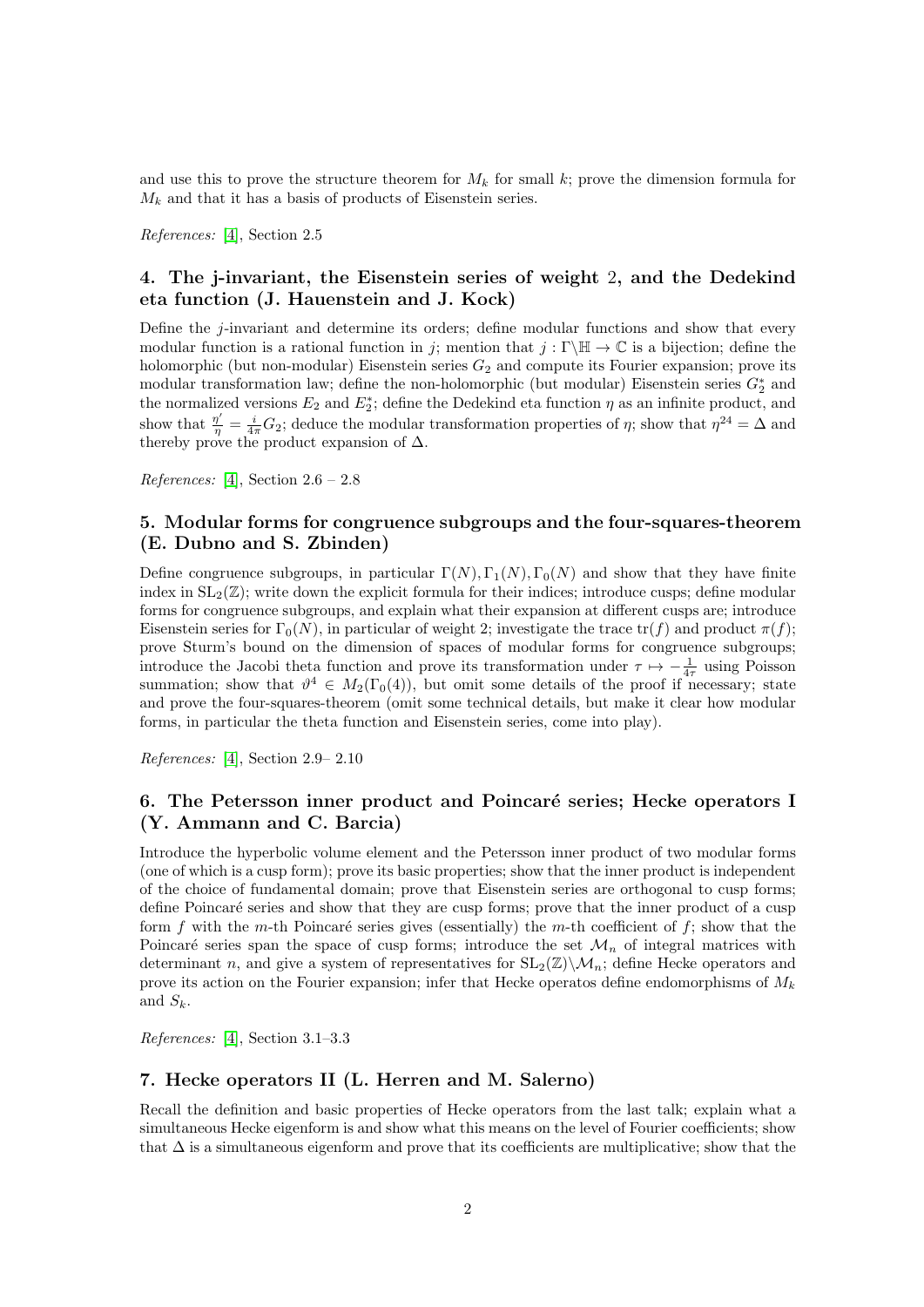Eisenstein series  $E_k$  is an eigenform, and state the formula for the action of Hecke operators on Poincaré series; prove that the algebra of Hecke operators is commutative and generated by the  $T_p$ for primes  $p$ , and give the precise composition laws (omit some details of the proof if necessary); show that the Hecke operators are self-adjoint with respect to the Petersson inner product; use this to show that  $S_k$  has an orthonormal basis of simultaneous Hecke eigenforms.

References: [\[4\]](#page-3-0), Section 3.3–3.5

### 8. L-functions of modular forms (R. Pfitscher and A. Isakovic)

Define Dirichlet series and their convergence properties; define the Mellin transform and its inverse, and prove their relation; introduce the L-function  $L_f(s)$  of a modular form f, and its completion  $\Lambda_f(s)$ ; prove its meromorphic continuation (including the location of its poles and the residues) and functional equation; deduce that the L-function of a cusp form is entire; prove Hecke's converse theorem; prove the Euler product representation of the L-function of a simultaneous Hecke eigenform; give the L-function of  $E_k$  in terms of the Riemann zeta function.

References: [\[4\]](#page-3-0), Section 4.1–4.2

### 9. Rankin  $L$ -functions and the Kronecker limit formula  $(M. G$ röbner and M. Reho)

Define the non-holomorphic Eisenstein series  $G(\tau, s)$  and compute its Fourier expansion (sketch the proof of the Lipschitz formula it time permits); mention the connection to the Epstein zeta function; introduce the normalized non-holomorphic Eisenstein series  $G^*(\tau, s)$ , and prove its meromorphic continuation and functional equation; prove the Kronecker limit formula; define the Rankin L-function of two cusp forms, and show its relation to the non-holomorphic Eisenstein series  $G^*(\tau, s)$  via the Petersson inner product; use this to prove the meromorphic continuation and functional equation of the Rankin L-function; if time permits, state the Euler product representation of the Rankin L-function of two simultaneous Hecke eigenforms.

References: [\[4\]](#page-3-0), Section 4.3

#### 10. The singular values of the *j*-function (S. Bär and K. Lucca)

Extend the action of Hecke operators to modular functions; prove existence and uniqueness of the modular polynomial  $F_n$ ; give  $F_1$  and  $F_2$  as examples; show that  $F_i(X, j)$  is irreducible over the field of modular functions, and that  $F_n(X, Y) = F_n(Y, X)$ ; prove that  $j(\tau)$  is algebraic if  $\tau$  lies in an imaginary quadratic field; introduce binary quadratic forms and traces of modular functions; state the modularity of the generating series of traces of singular moduli due to Zagier, and briefly explain what weight  $\frac{3}{2}$  means; if time permits, give a very brief sketch of the proof of Zagier's result.

References: [\[4\]](#page-3-0), Section 5.1– 5.2

#### 11. Differential operators on modular forms (K. Andritsch and T. Haupt)

Introduce the derivative  $Df = f'$  and prove the transformation behaviour (52) of f'; introduce the Serre derivative  $\vartheta_k$  given in (53); define the ring of quasimodular forms for  $\Gamma_1 = SL_2(\mathbb{Z})$ ; prove Proposition 15; introduce the 'raising operator'  $\partial_k$  in (55) and show that it raises the weight by 2; give the general relations (56) and (57) between the iterated raising operator and the differential D without proof; define Rankin-Cohen brackets as in (59) and prove Proposition 18; describe the application to identities for sums of powers of divisors; give the general definition of almost holomorphic modular forms and quasimodular forms and prove Proposition 20; if time permits,